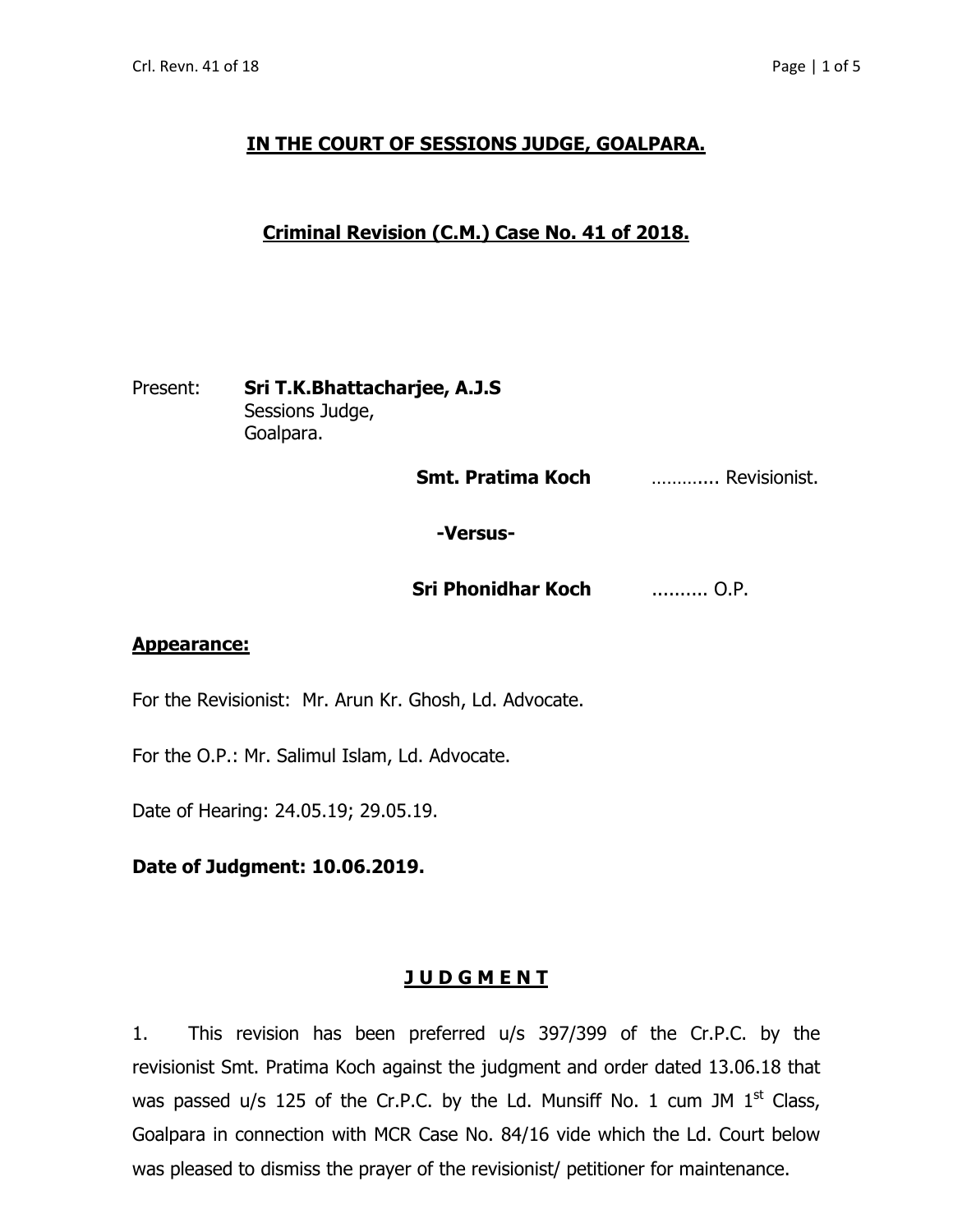2. The brief facts of the case is that the revisionist namely Smti. Pratima Koch, as the  $1<sup>st</sup>$  party, filed an application before the Ld. Chief Judicial Magistrate, Goalpara u/s 125 of the Cr.P.C. with a prayer for granting maintenance @ Rs 20,000/- per month for herself and thereafter, MCR Case No. 84/16 was registered and transferred to court of Ld. Munsiff No. 1 cum JM  $1<sup>st</sup>$  Class, Goalpara and subsequently, the Ld. Court below passed an order on 13.06.18 against the  $1<sup>st</sup>$ party after recording evidence of both the sides and hearing the arguments of the Ld. Counsel of the petitioner vide which the prayer of the petitioner (revisionist) was dismissed.

3. Being highly aggrieved and dissatisfied with the aforesaid judgment and order dated 13.06.18 the present revision had been preferred on the grounds set forth in the memo of the revision. I have heard the arguments advanced by the Ld. Counsel of the revisionist and the Ld. Counsel for the O.P. and thereafter, the LCR that had been received in this context was also perused in order to determine the following:-

#### **Point for determination:**

4. Whether the impugned judgment and order dated 13.06.18 passed by the Ld. Lower court suffers from any impropriety, illegality etc. and is sustainable in law or requires any interference by this Court?

#### **Discussion, Decision & Reasons:**

5. In the course of hearing, the Ld. Counsel for the revisionist submitted that the judgment and order dated 13.06.18 was passed without application of judicial mind, without appreciation of the provisions of section 125 of Cr.P.C. etc. which gave rise to a miscarriage of justice and as such the impugned order is liable to be set aside.

6. On perusal of the entire materials available before me and also the impugned judgment and order dated 13.06.18, it is found that before passing the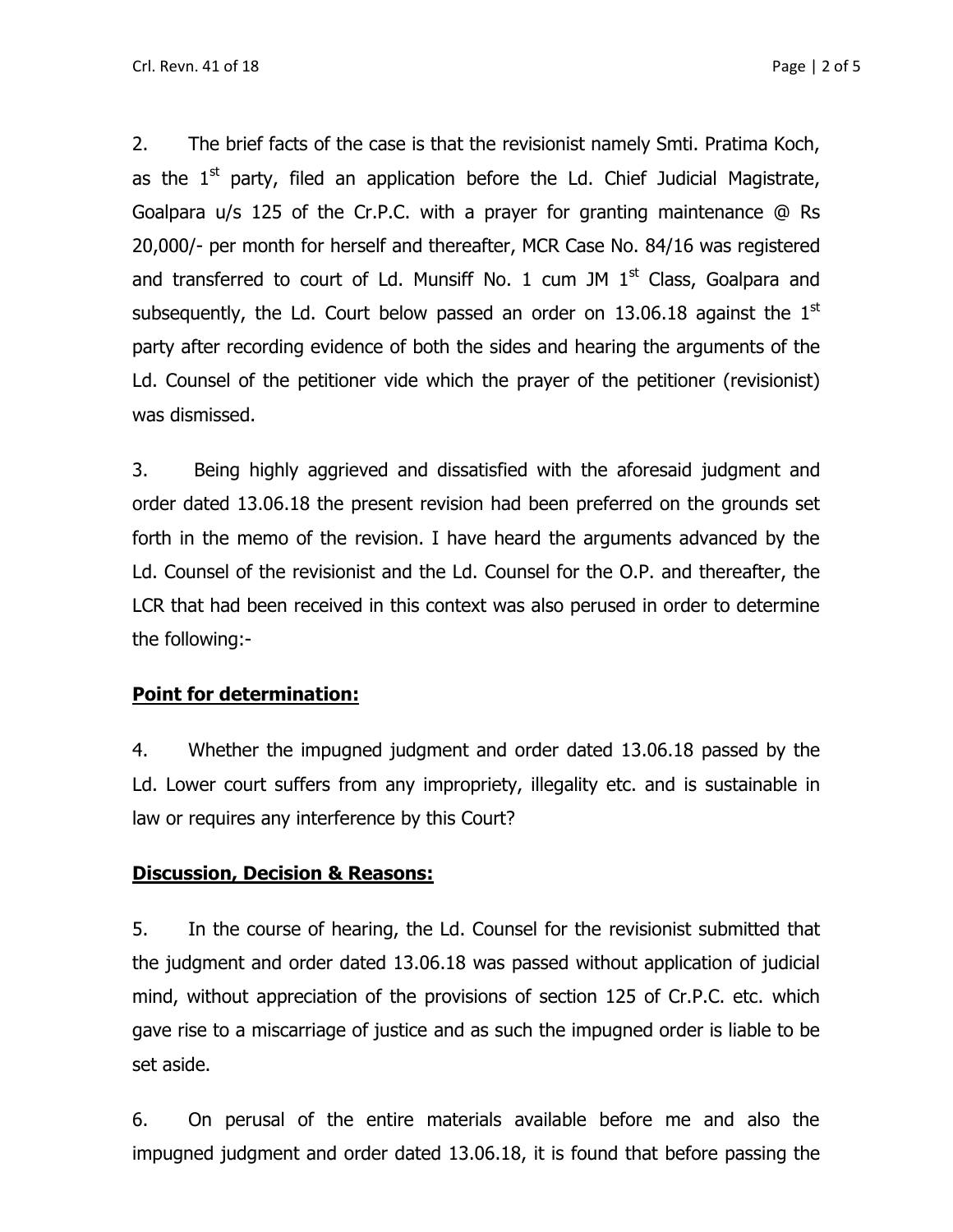impugned order the Ld. Lower Court was pleased to record the evidence of both the sides on the prayer of maintenance filed by the petitioner during which 2 witnesses were examined in support of the petitioner and 3 witnesses were examined in support of the opposite party and thereafter, after hearing the Ld. Counsel for the petitioner the Ld. Court below was pleased to dismiss the prayer of the petitioner on the ground that the petitioner has failed to show sufficient cause for living apart from the opposite party. The Ld. Court below had framed the following points for determination:

i. Whether the petitioner is the wife of opposite party?

ii. Whether the petitioner has sufficient ground for living apart from the opposite party?

iii. Whether the petitioner is unable to maintain herself?

iv. Whether the opposite party having sufficient means neglects or refuses to maintain the petitioner?

v. Whether the petitioner is entitled to maintenance allowance from the opposite party and if so, what should be the proper amount per month?

and while deciding the point for determination no. (ii) as mentioned above the Ld. Court below observed that during the span of long 11 years the petitioner remained totally mum and no reasonable ground was given by the petitioner in this regard and as such the inordinate delay in filing the maintenance case could not be ignored. However, there is no limitation prescribed in the statute for the persons entitled to maintenance u/s 125 of the Cr.P.C. and on the other hand, the application for maintenance filed by the petitioner mentioned that the delay was caused in waiting hopefully for an amicable settlement of the matter and in my opinion, even a long separation between the spouses without acceptable material to show any genuine effort made on behalf of the husband to persuade his wife to live with him, may be sufficient to draw an inference of neglect and refusal to maintain. From the testimony of P.W.-1 it is found that according to her, she was driven away by her husband 11 years ago and according to the written statement of the O.P. it is found that, the petitioner left his house on 22-04-2006 and from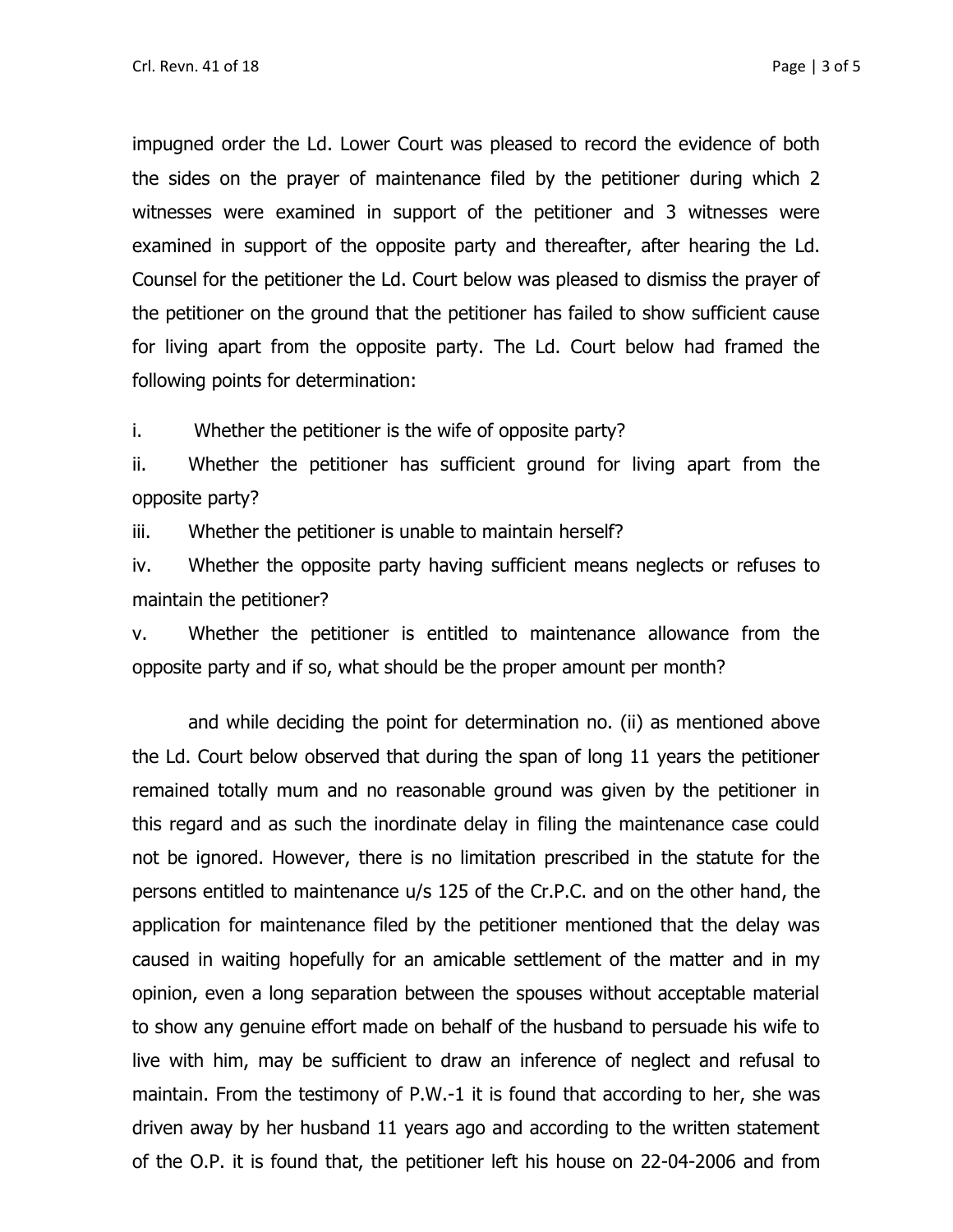the testimony of the O.P. (D.W.-1) it is found that after the departure of the petitioner, the D.W.-1 started co-habitation with another woman through whom he got a child and thereafter, after the death of the said woman he married another woman named Lilamati. Even though the D.W.-1 stated in his evidence that his wife, the petitioner/ appellant eloped with a boy 3 times and on 22-04-2006 his wife eloped with one Sintu Keot and that subsequently, she eloped with the teacher of his son but these facts were not stated in the W/s filed by the D.W.-1 in which he simply made a bald statement stating that the petitioner left her matrimonial house on her own sweet will without any further elucidations. It may be mentioned in this context that the law is well settled that a wife whose husband is living with another woman is entitled to refuse to live with him and can claim maintenance and further, it is not necessary for the court to ascertain as to who was in the wrong and whether the wife was guilty of leaving the matrimonial house without any reason and even assuming that the wife is in the wrong while leaving the house, she cannot be deprived of maintenance when the husband contracts second marriage and that fact by itself entitles her to live separately and therefore, taking into consideration all the above materials, I am of the opinion that a husband's marriage with another woman would definitely constitute a sufficient ground for the wife's refusal to live with him and as such, I am unable to concur with the findings of the Ld. Lower court in coming to the conclusion that the petitioner has failed to show sufficient grounds for living apart from her husband / opposite party and therefore, I feel that the impugned order dated 13.06.18 is required to be interfered with by this court.

7. It may be mentioned here that, the case of the petitioner was dismissed by the impugned order dated 13-06-18 in MCR Case No. 84/16 as the point for determination no. (ii) was decided in the negative by the Ld. Lower court and the other points for determination that were framed by the said court were left undecided as the Ld. Court below was of the opinion that it was no longer necessary to make any discussion on the points for determination no. (iii), (iv) and (v) but nevertheless, in view of the above facts and circumstances the impugned